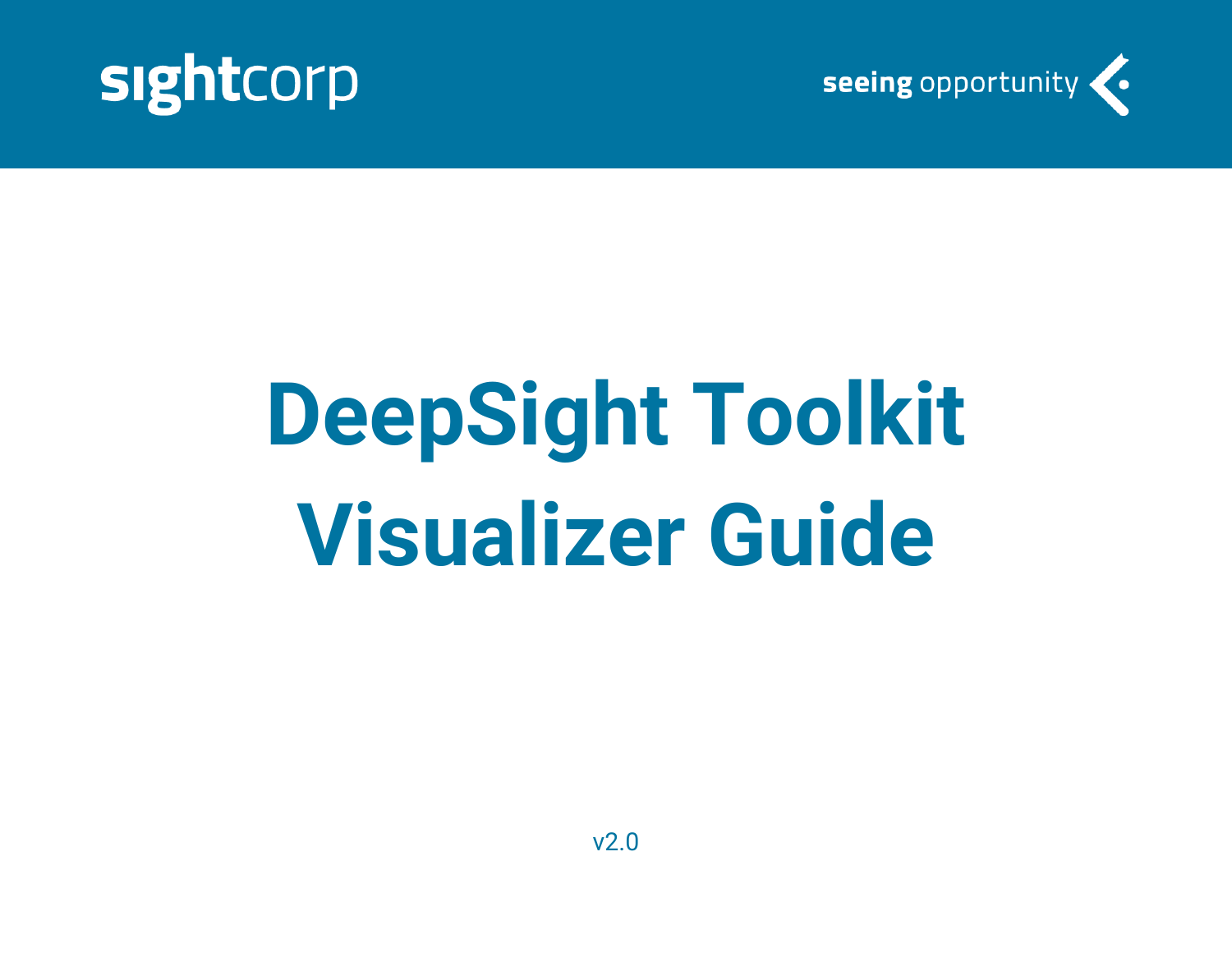



#### **GETTING STARTED**

The Toolkit Visualiser allows you to view aggregated data generated by DeepSight Toolkit.

**IMPORTANT**: Before you start, please make sure that both **DeepSight Toolkit** and the **Toolkit Visualiser** are **installed** and that you have a **valid license for DeepSight Toolkit**.

**STEP 1**: Run DeepSight Toolkit on your machine

**STEP 2**: Go to Output tab and make sure that:

**1. Location Label** is filled in (this allows you to recognize the source of the output in the Toolkit Visualiser later);

**2. Enable Pull,** and **Enable Push** checkboxes are ticked and matching the Visualizer settings. The ports for Pull and Push must be different, otherwise a warning will display in the Visualizer.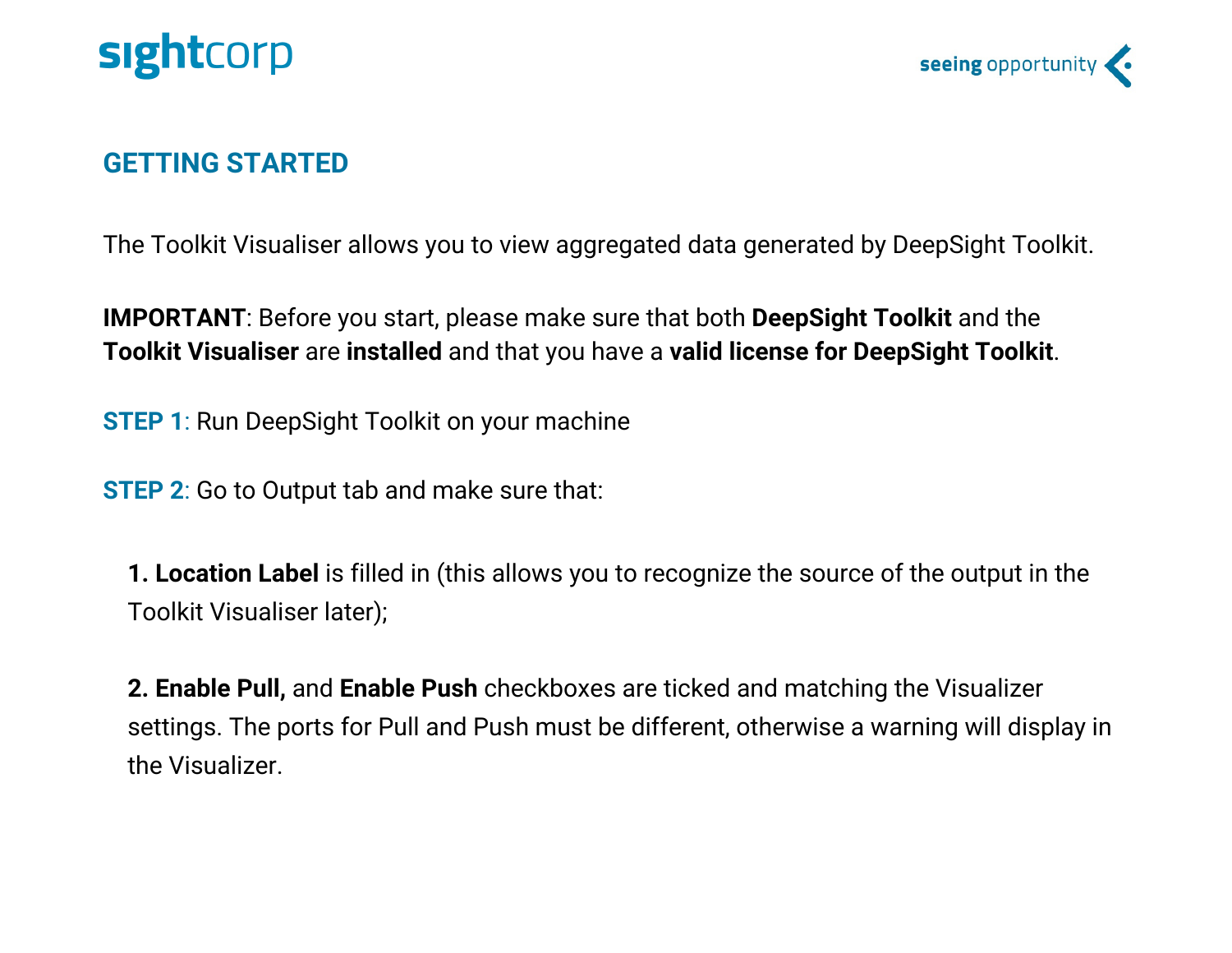



| - Raw data                                                                                     |                                        |                                                                                    |  |  |  |  |  |
|------------------------------------------------------------------------------------------------|----------------------------------------|------------------------------------------------------------------------------------|--|--|--|--|--|
|                                                                                                |                                        |                                                                                    |  |  |  |  |  |
|                                                                                                | Enable Pull                            | $\triangleright$ Send image data<br>/JSON<br>Access JSON at http://localhost: 8080 |  |  |  |  |  |
|                                                                                                | $\overline{\triangledown}$ Enable Push | $\Box$ Compatibility mode [Deprecated] $\bigcirc$<br>http://localhost:8081         |  |  |  |  |  |
|                                                                                                | $\overline{\triangledown}$ Save to CSV | C:/CSV_raw                                                                         |  |  |  |  |  |
| - Aggregated data                                                                              |                                        |                                                                                    |  |  |  |  |  |
| Frequency 30 sec $\bullet$<br>/JSONAGGR<br>□ Enable Pull Access JSON at http://localhost: 8080 |                                        |                                                                                    |  |  |  |  |  |
|                                                                                                | $\overline{\triangledown}$ Enable Push | http://localhost:8081                                                              |  |  |  |  |  |
|                                                                                                | $\overline{\triangledown}$ Save to CSV | C:/CSV_aggregated                                                                  |  |  |  |  |  |

*Toolkit Output Tab*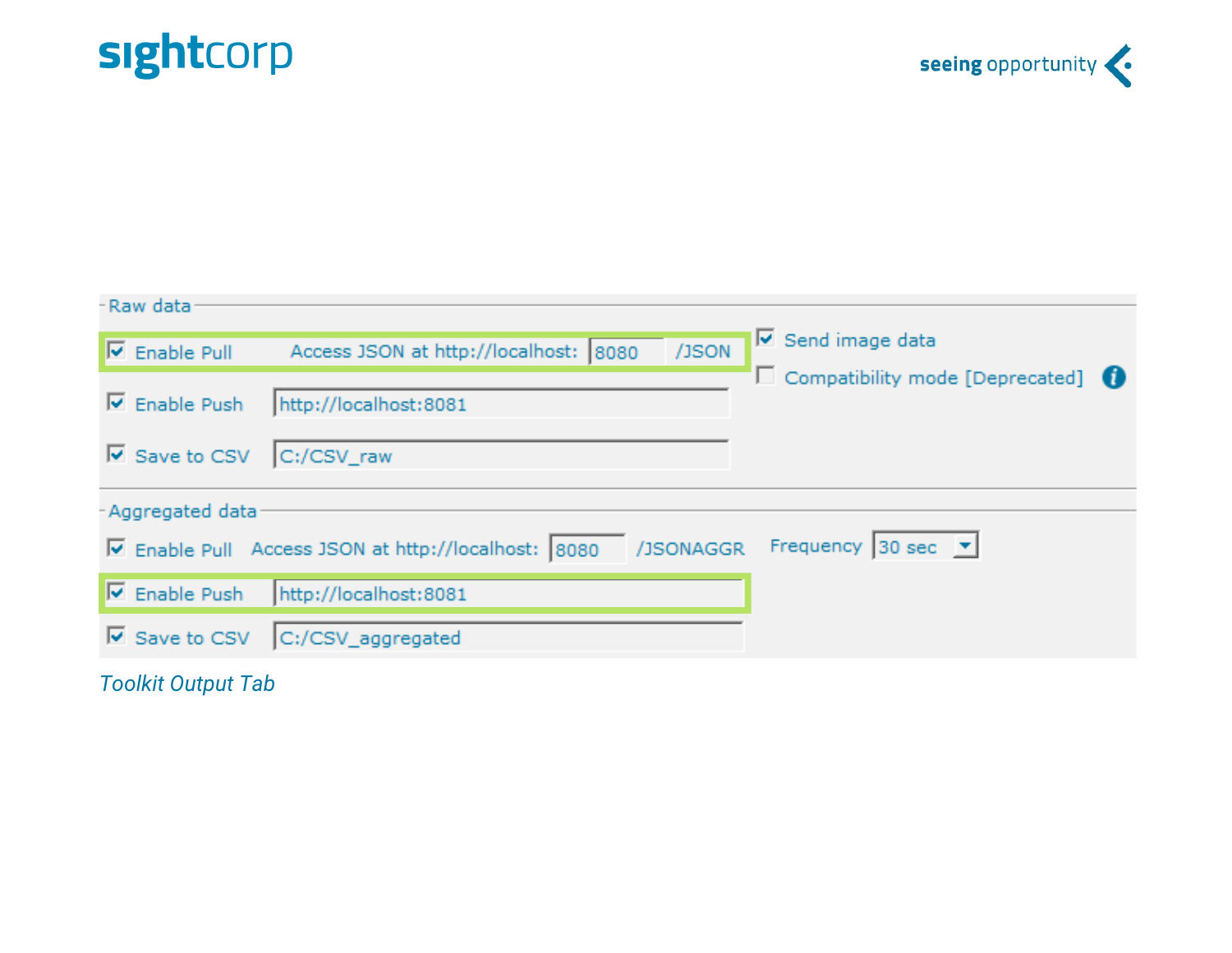



3. Once the *Raw data -> Enable Pull* check box and the *Aggregated data -> Enable push* check boxes are ticked, we just need to **make sure that the settings in the Visualizer match the settings in the Toolkit**:

| Toolkit Output Tab                                                        |  |  |
|---------------------------------------------------------------------------|--|--|
| General Settings<br><b>Input Settings</b><br>Output<br>Licensing<br>Input |  |  |
| Location Label  location_label                                            |  |  |
| – Raw data <sup>.</sup>                                                   |  |  |
| $\nabla$ Enable Pull<br>Access JSON at http://localhost: 8080<br>/JSON    |  |  |
| $\overline{\triangledown}$ Enable Push<br>http://localhost:8081           |  |  |
| $\overline{\triangledown}$ Save to CSV<br>C:/CSV_raw                      |  |  |
| Aggregated data                                                           |  |  |
| □ Enable Pull Access JSON at http://localhost: 8080<br>/JSONAGGR          |  |  |
| $\overline{\triangledown}$ Enable Push<br>http://localhost:8081           |  |  |
| $\overline{\triangledown}$ Save to CSV<br>C:/CSV_aggregated               |  |  |
|                                                                           |  |  |

The Visualizer uses the *'Raw data -> Enable Pull'* feature to check the connection status in real time, while the actual data displayed is provided via the *'Enable Push'* feature of the Toolkit.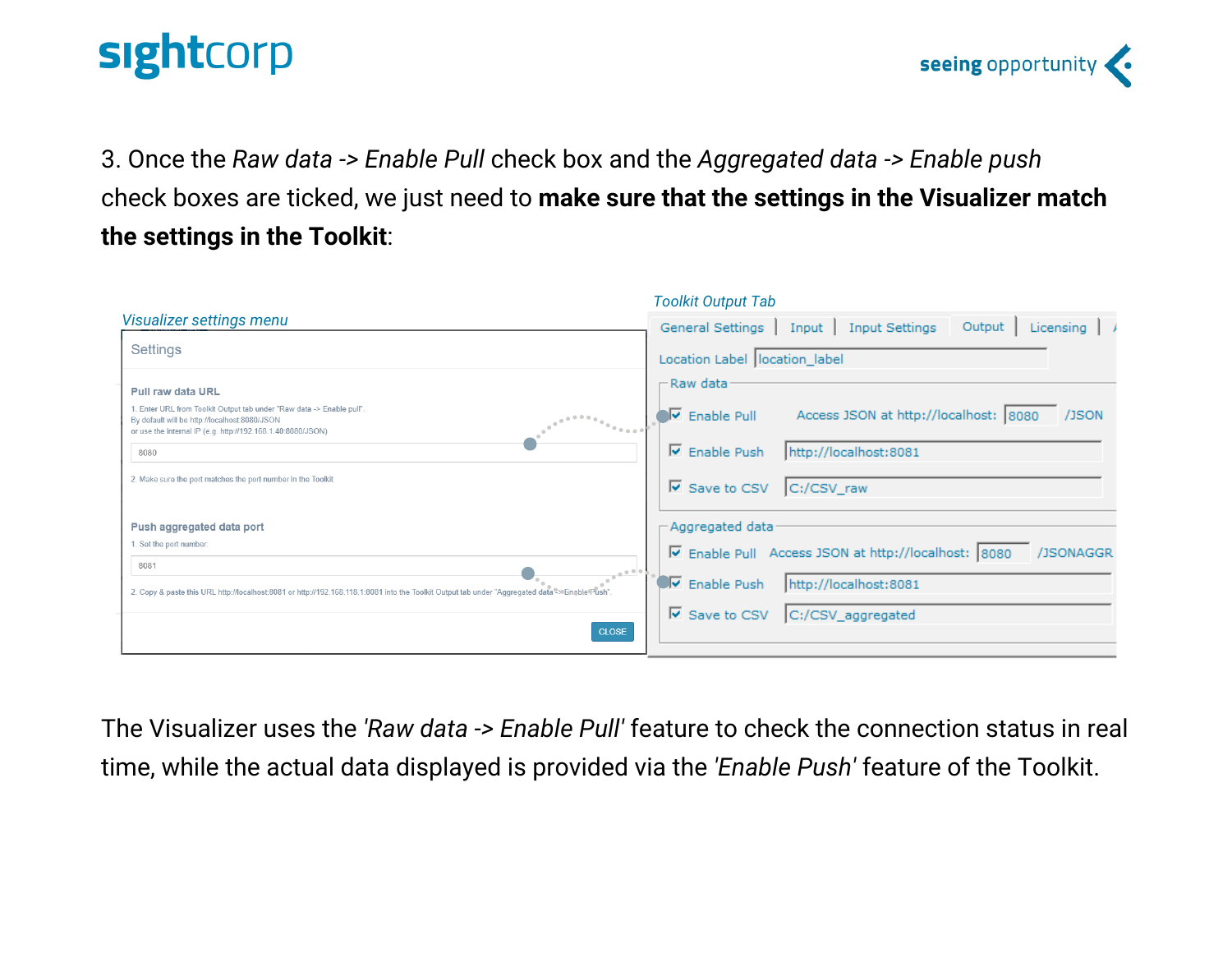



**STEP 3**: Press the **play button** in the Toolkit to start processing the video input.

**STEP 4**: **Run** Toolkit Visualizer. It will start plotting the data it receives from DeepSight Toolkit as soon as the first batch is pushed. If the Toolkit is not running or any of the settings are incorrect, the connection status will be displayed in red, and a warning indicating what settings need to be amended will pop-up in the top right hand side corner of the Visualizer window. The Visualizer will update with the frequency selected in the Toolkit.

## **Congratulations! You have successfully setup the Toolkit Visualizer**

**Keep reading to learn more about the Visualizer's features**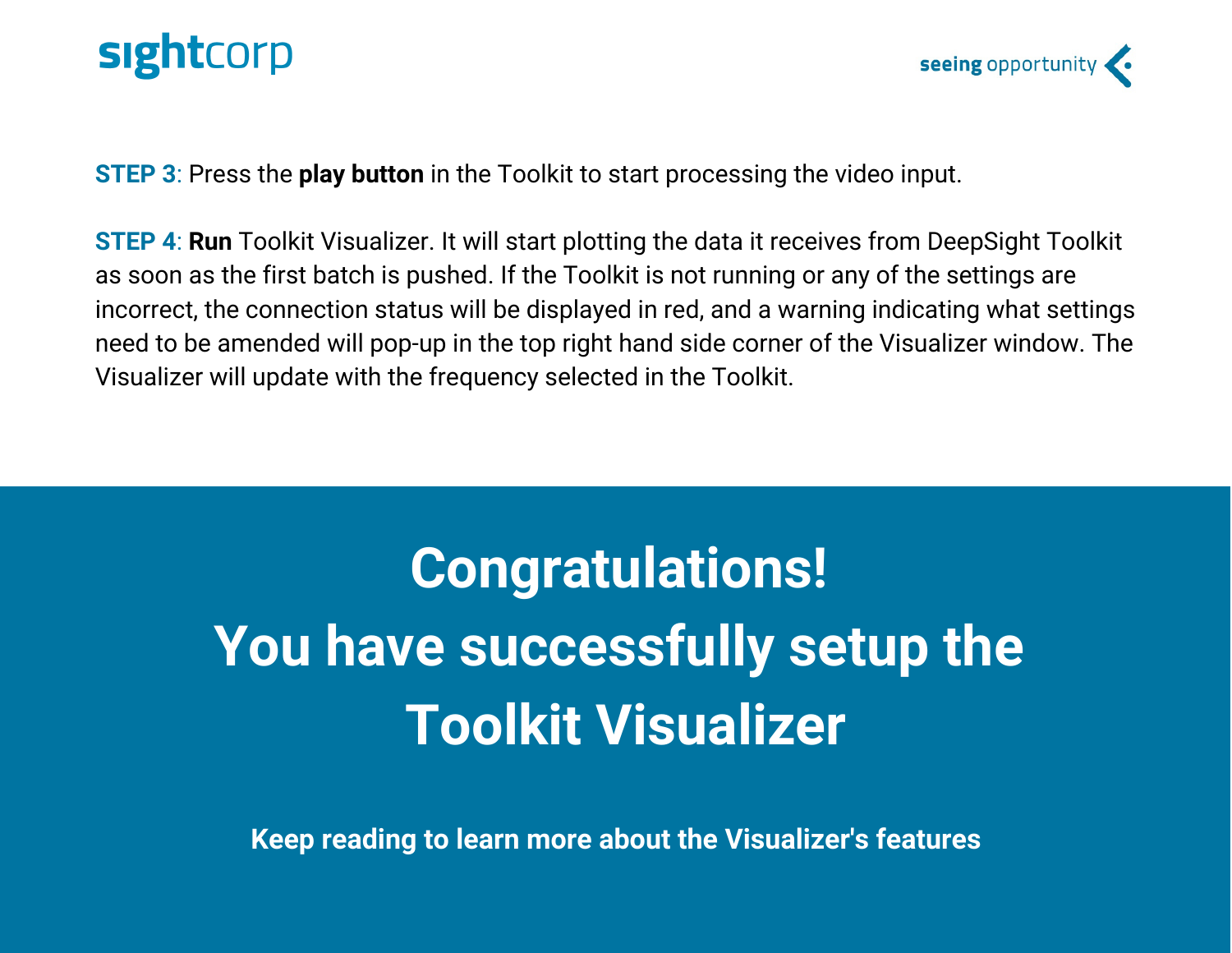



#### **SECTION EXPLANATION**

Here is a brief explanation of the various sections of the Toolkit Visualiser.

| $\Box$ Now<br>14-February-2020                                                                                                                                                | location label                                 | Deepsight Toolkit pull data @ http://localhost:8080/JSON   Connection Status<br><b>CALIFY OF CHAINS AND CHOOSE AND MORE AND ARRAIGNMENT</b><br><b>COLLA</b>                                                                                                                |
|-------------------------------------------------------------------------------------------------------------------------------------------------------------------------------|------------------------------------------------|----------------------------------------------------------------------------------------------------------------------------------------------------------------------------------------------------------------------------------------------------------------------------|
| $\triangle$ Total<br><b>A</b> Male<br>4 Impressions<br>Silvers<br>0<br>O<br>0<br>O<br>$\mathbf{0}$<br>00:00:00<br>00:00:00<br>00:00:00                                        | & Female<br>$\overline{0}$<br>$\bullet$        | & Unknown<br>$0 - 29$<br>$230 - 39$<br>$240 - 49$<br>$250 - 59$<br>$2 + 60$<br>Ω<br>⋂<br>0<br>0<br>O<br>$\theta$<br>$\overline{0}$<br>$\overline{0}$<br>$\theta$<br>$0-1$<br>$\overline{\phantom{0}}$<br>$0-1$<br>$\bullet$<br>$0-1$<br>$\overline{0}$<br>$\circ$<br>$0-1$ |
| <b>Total Count</b><br>The total number of people, impressions and viewers detected by the camera                                                                              | $\curvearrowright$                             | <b>Ital Count</b><br>$\mathcal{N}_\mathrm{c}$<br>he total number of people, impressions and viewers detected by the camera                                                                                                                                                 |
| Total Impressions Viewers<br>$\overline{1}$<br>0.8<br>0.6<br>0.4<br>0.2<br>$\Omega$<br>M 20-29<br>M 0-9<br>M 40-49<br>$M + 60$<br>F 10-19<br>F 30-39<br><b>Total Duration</b> | 火目<br>F 50-59<br>Unknown<br>$\curvearrowright$ | -O-Total -O-Impressions -O-Viewers<br>火目<br>ծ⊳ ∩<br>:00 AM<br>1:10:00 AM<br>2:20:00 AM<br>3:30:00 AM<br>4:40:00 AM<br>5:50:00 AM<br>7:00:00 AM<br>8:10:00 AM<br>9:20:00 AM<br>10:30:00 AM<br><b>Ital Duration</b><br>$\curvearrowright$                                    |
| The total detection time, dwell time and attention time.<br>Detection Dwell Attention<br>00:00:00<br>00:00:00<br>00:00:00<br>00:00:00<br>00:00:00                             | △ 目                                            | he total detection time, dwell time and attention time<br>-O- Detection -O- Dwell -O- Attention<br>→ ■<br>$0:00 -$<br>$0:00 -$<br>$b:00 -$<br>$0:00 -$<br>$b:00 -$                                                                                                         |
| 00:00:00<br>M 0-9<br>M 20-29<br>M 40-49<br>$M + 60$<br>F 10-19<br>F 30-39<br><b>Total Mood</b><br>Maximum smile for viewers                                                   | F 50-59<br>Unknow<br>$\widehat{\phantom{a}}$   | $0:00 +$<br>12:00:00 AM<br>1:10:00 AM<br>2:20:00 AM<br>3:30:00 AM<br>4:40:00 AM<br>5:50:00 AM<br>7:00:00 AM<br>8:10:00 AM<br>9:20:00 AM<br>10:30:00 AM<br><b>Ital Mood</b><br>$\curvearrowright$<br>werage smile for viewers                                               |
| 1<br>0.8<br>0.6<br>0.4<br>0.2                                                                                                                                                 | → 目                                            | -O- Avg Smile<br>火日<br>l o                                                                                                                                                                                                                                                 |

#### **Summary**

Graphs by **Age & Gender**

Graphs by **Time**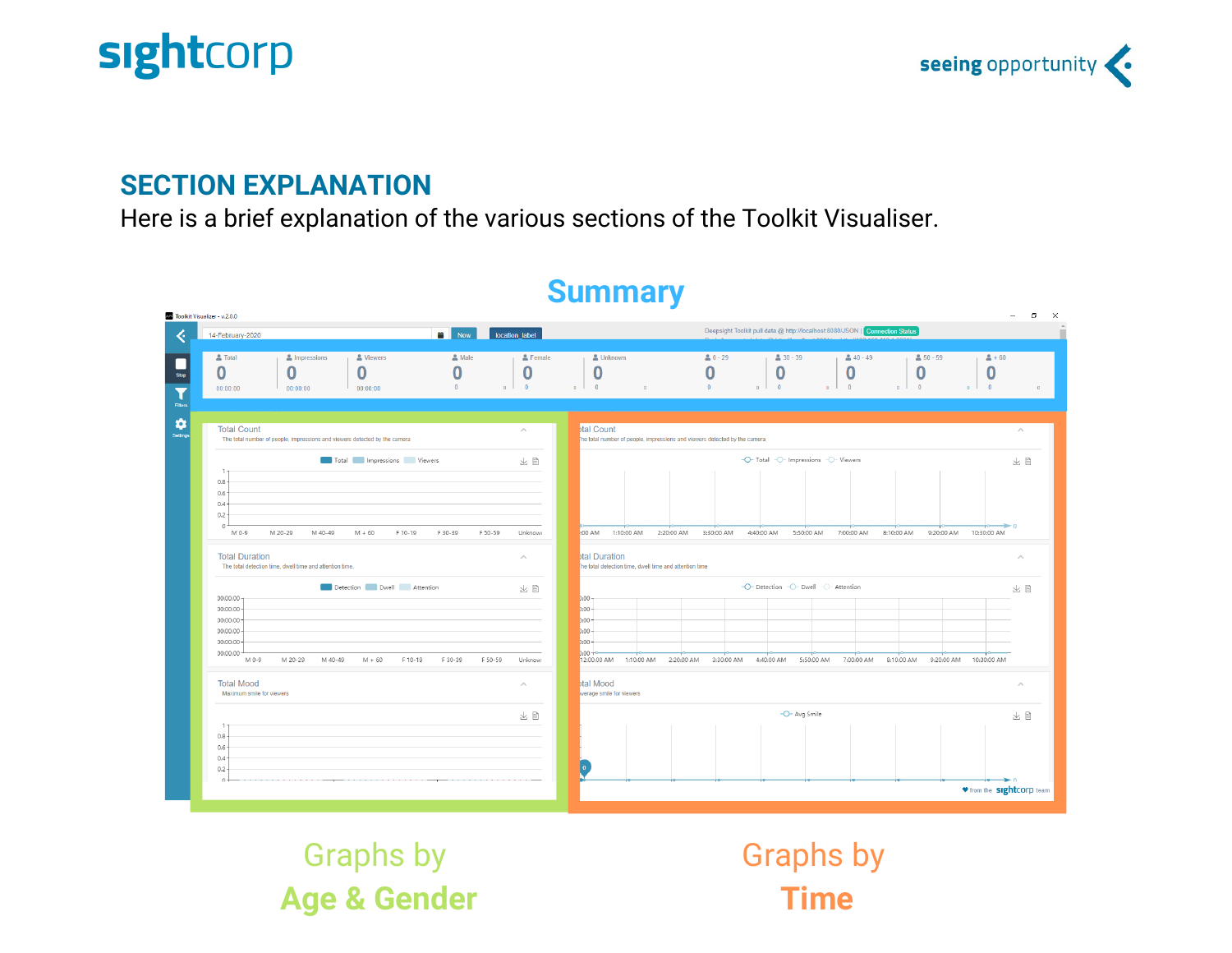

**1. The date selection box** on the top allows you to select the date for which you want to see the report. Click on the **Now** button to see today's data up to the current time.



- If you are looking at a day in the past, the x-axis will show the full 24 hour period.
- If you are looking at data for today, the xaxis will show data up to the current time and as the time passes by, it will shrink to accommodate more data.

**2. The location button** shows you the name of the location you entered in the **Location Label** box within the Toolkit's Output Tab.

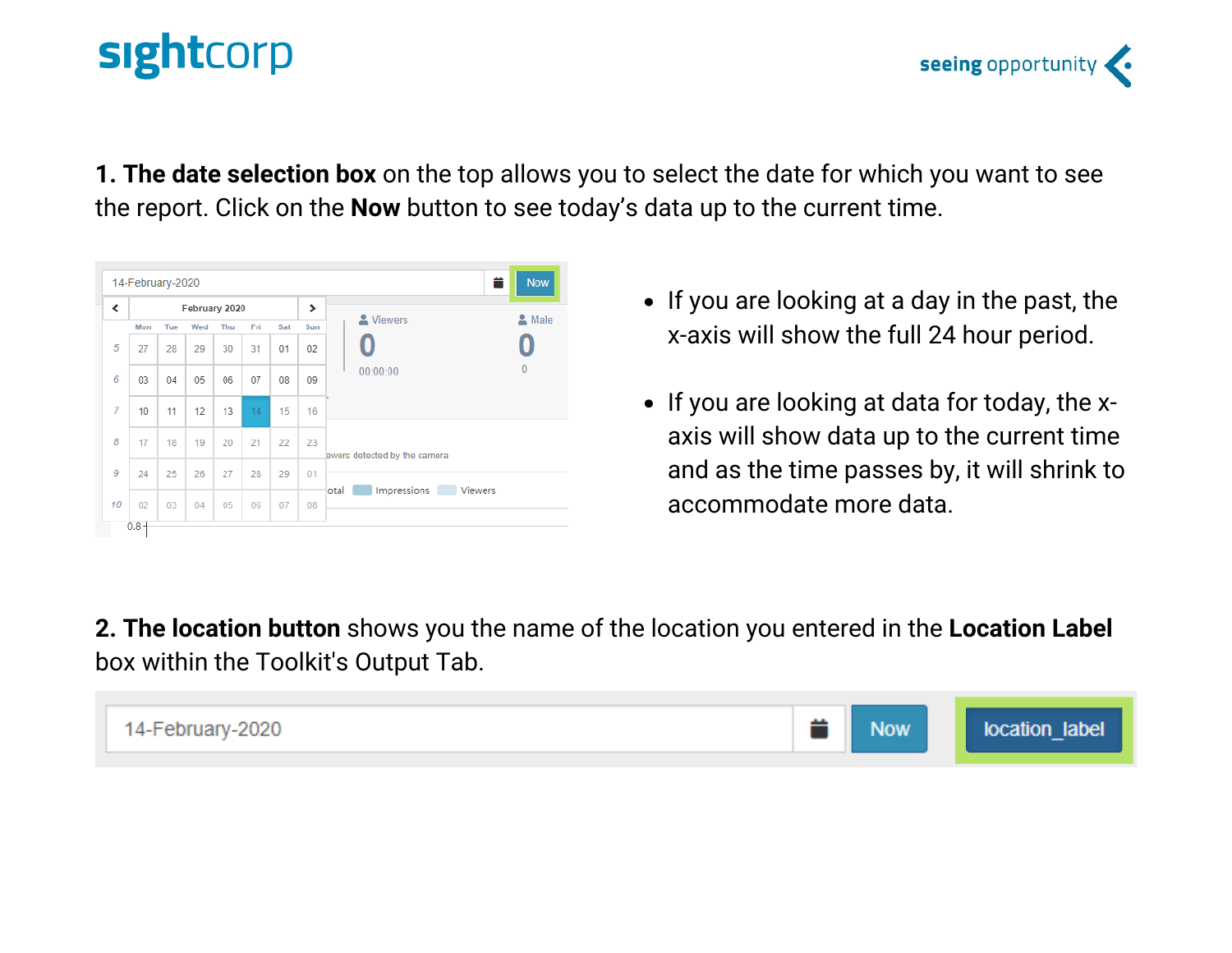If more than one location label is set in the day, it will show the different location labels and the ability to show the corresponding data of each one:



**3. The summary area** shows you the traffic summary for the currently selected date.



- The left section shows the **total number of faces detected** and the number of Views which stands for the number of faces looking towards the camera, as well as the number of Impressions.
- The middle section shows the **number of people and their estimated gender**. If the Toolkit is unable to reliably determine the gender for someone, the person will be filed under unknown.
- The right section shows the **number of people that fall into different age categories**.

**4.** The graph **Total count (by age and gender)** shows the distribution of males and females across different age categories. To make this even more useful, the age and gender groups are further broken down into 'Total', 'Impressions', and 'Viewers' by color coding. Hovering the mouse over a specific bar within the chart will display its exact value.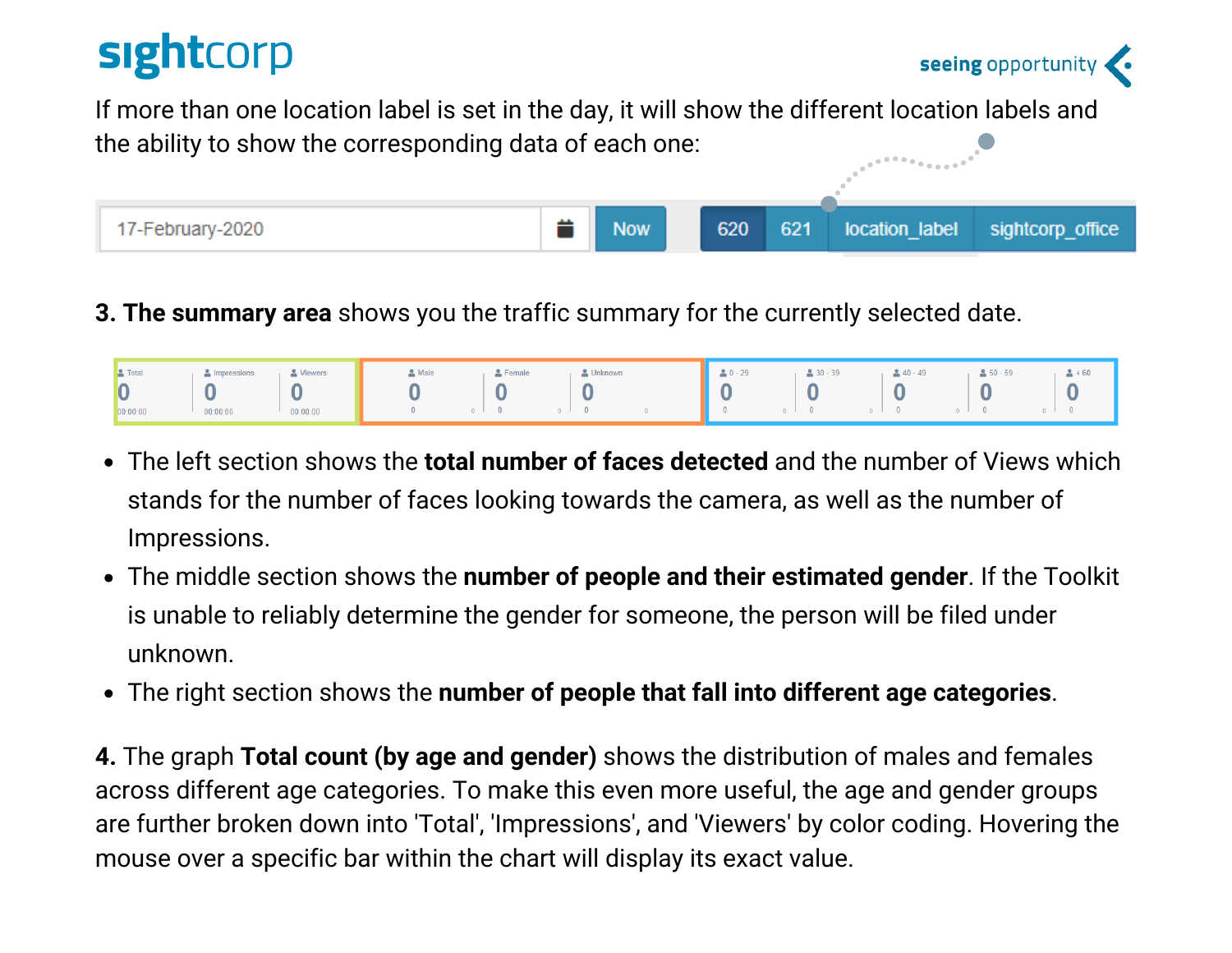

**5.** The **Total count (by time)** graph shows a total count number, impressions, and viewers, over a 24 hour period in 10-minute increments:



*Count by age & gender*



- The dark blue lines show the **total number of people detected at a specific time;**
- **Impressions** and **Viewers** are shown in lighter shades of blue**.**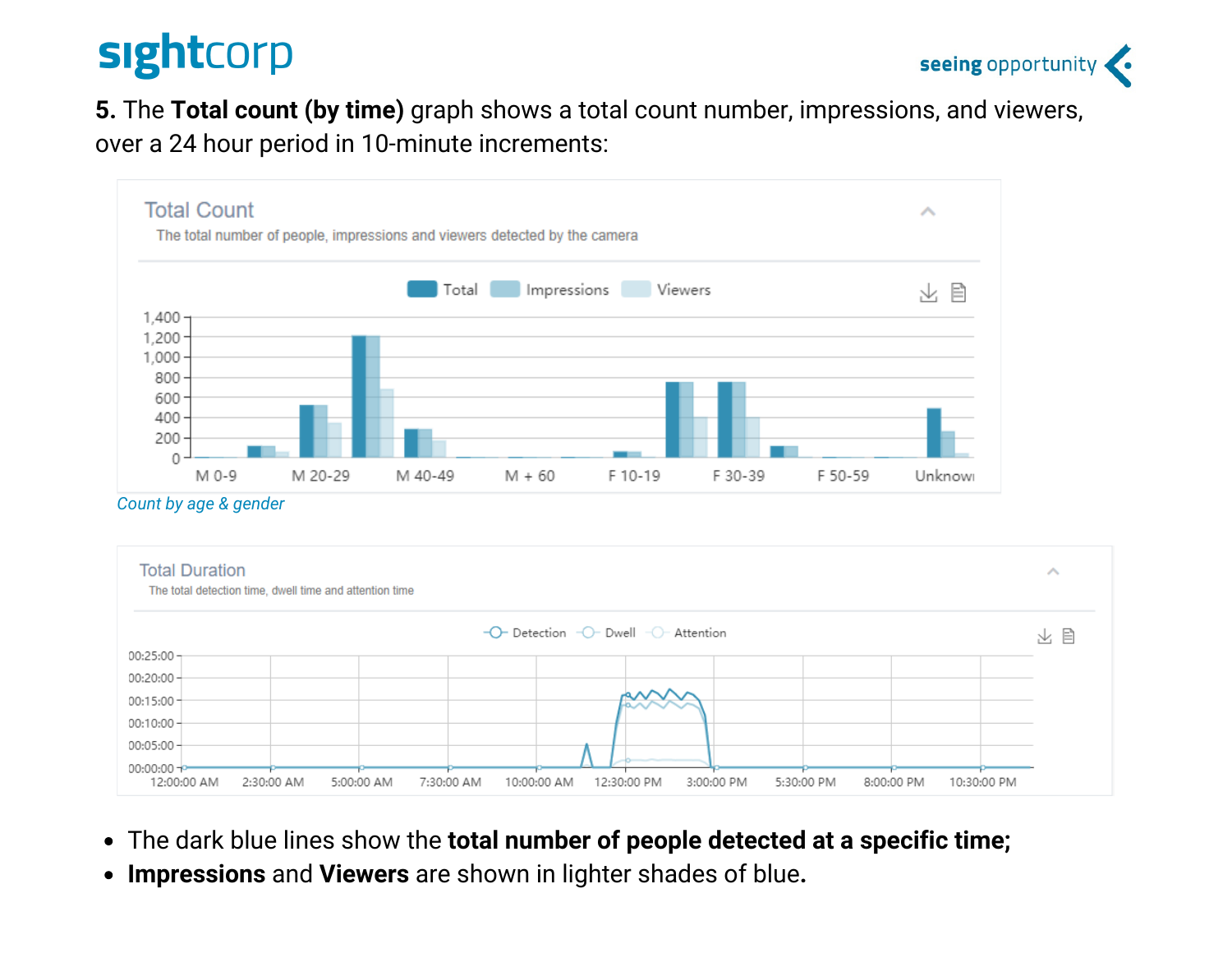seeing opportunity

**6.** New for this Visualizer version we have added a section dedicated to Digital Signage which shows the **detection time, dwell time,** and **attention time** both by age & gender as well as over time. **Dwell time** is the time spent by a person being detected as an 'impression':



*Detection time, dwell time, and attention time by age & gender*



*Detection time, dwell time, and attention time over a timeline*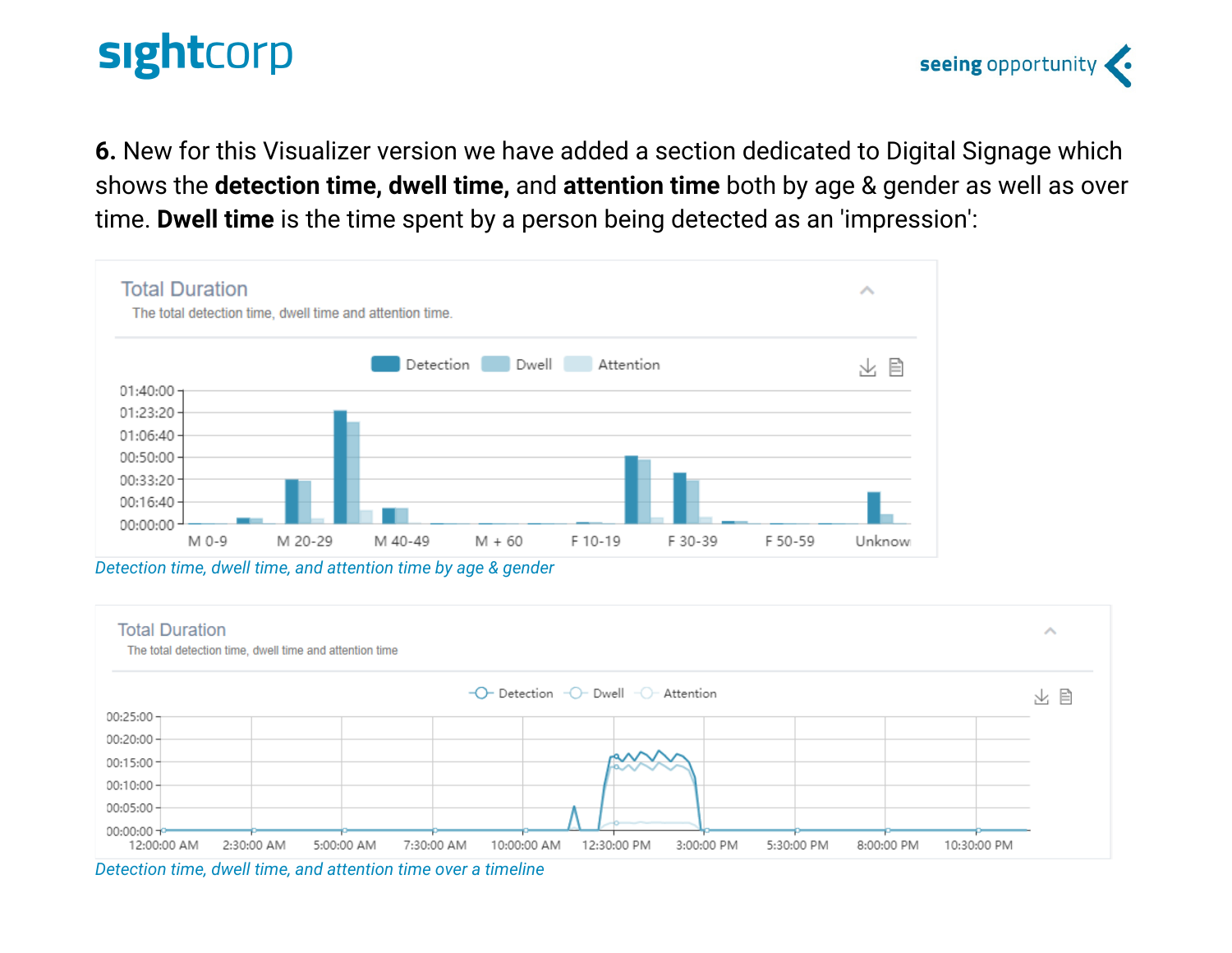seeing opportunity

**7.** The **Customer Satisfaction** section shows the average mood (scale from 0 to 100) by age & gender as well as over time. The three categories shown are 'neutral', 'happy', and 'very happy'.





*Mood over time*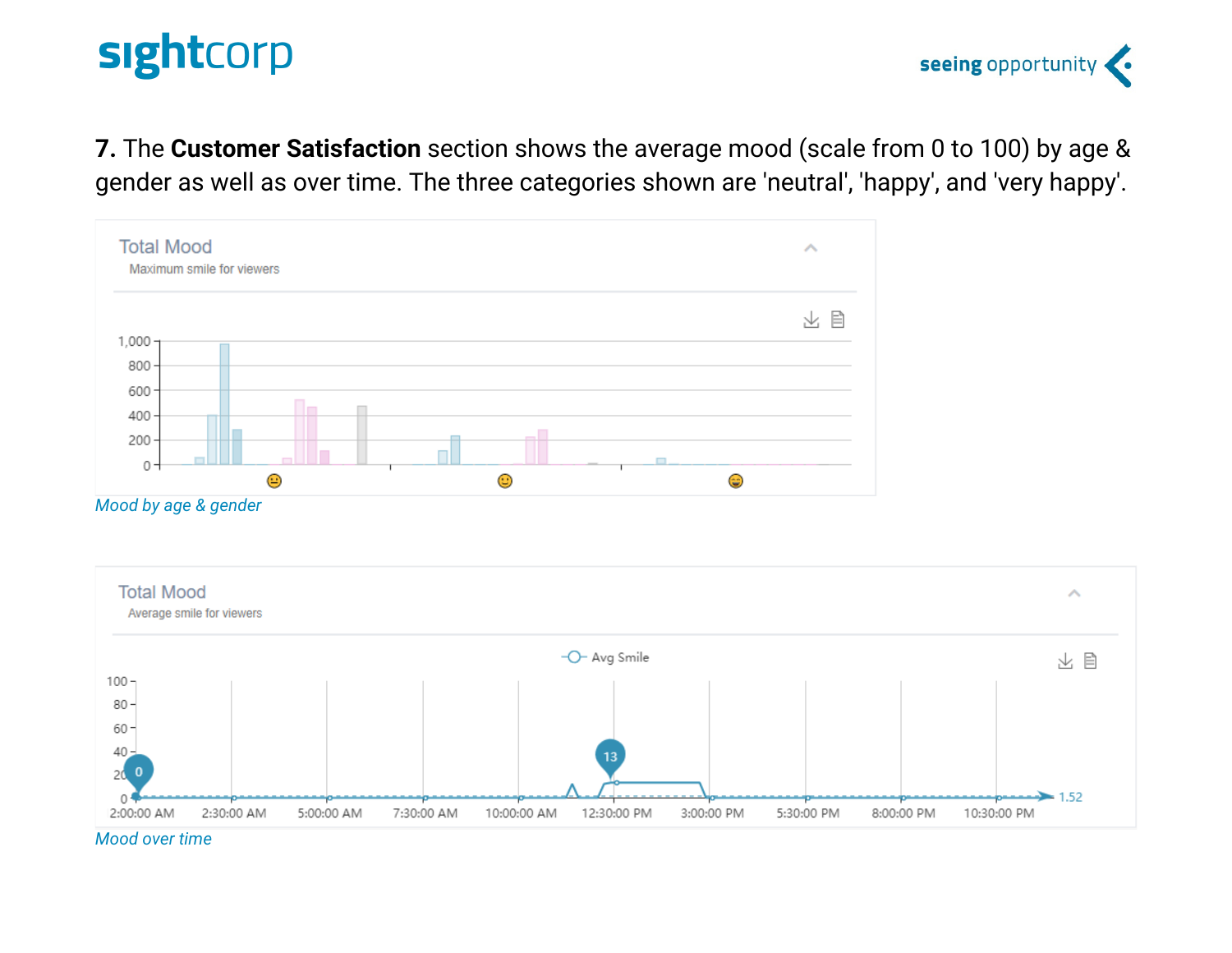



**8.** The two **icons on the right** side allow you to **download** the current data in the form of an image, or just view the data that gets pushed from the Toolkit.



#### Here is an example of what the data looks like when the 'View data' button is clicked:

#### **Total Count** Ä The total number of people, impressions and viewers detected by the camera **View Data** Total Impressions Viewers  $\circ$  $M$   $0-9$  $\Omega$ 0  $\overline{a}$  $10 - 192$ 2 М 12 М  $20 - 29$  12 10  $30 - 3924$ 24 8 М **Close Refresh**  $\sim$   $\sim$   $\sim$   $\sim$  $\cdots \cdots \cdots \cdots$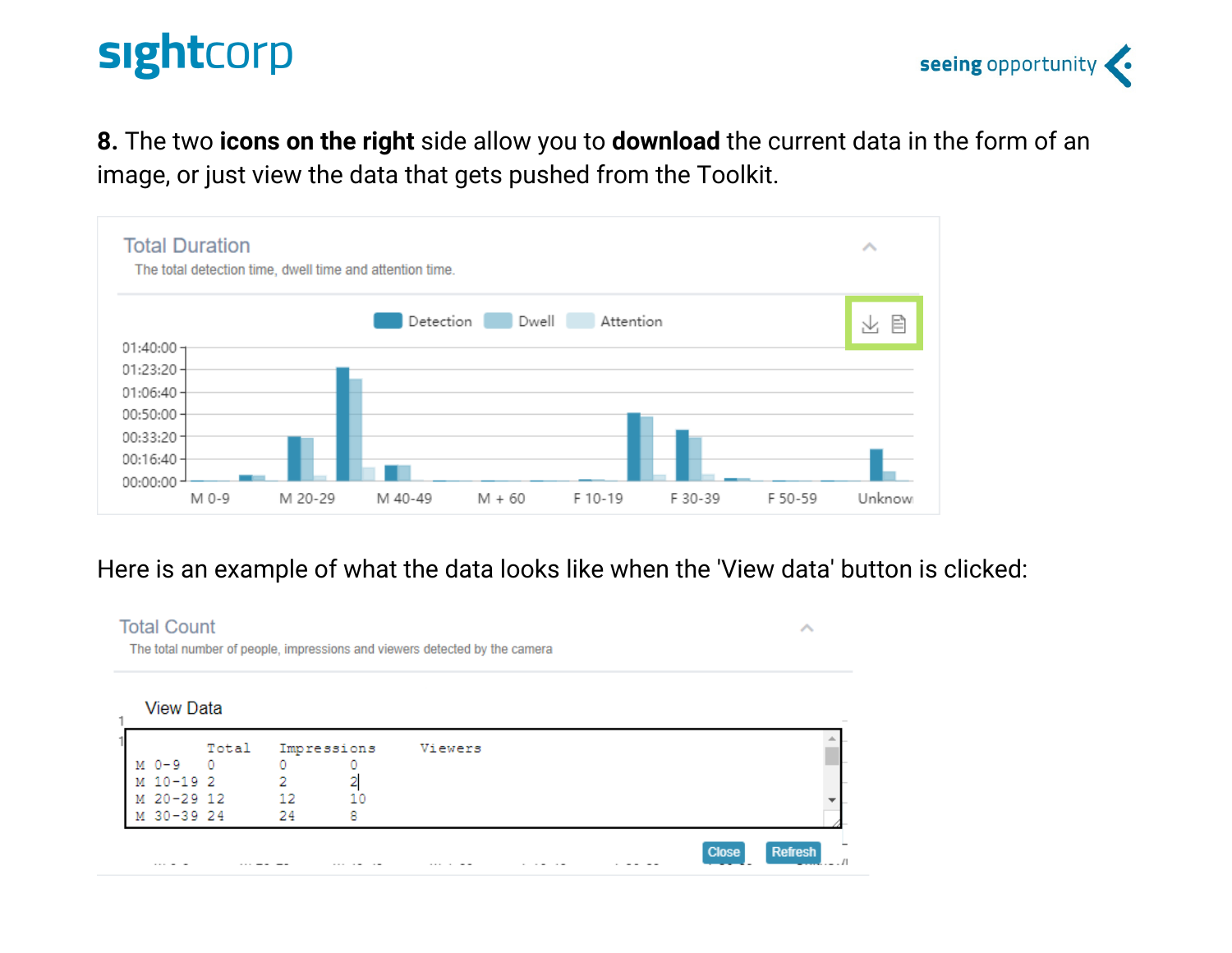**9.** The small up arrow in the top right corner of each graph allows you to hide or expand any particular graphs that get in your way. In the example below we have hidden all the graphs except for Total count by age & gender:

| Graphs by Age & Gender                                                                                                                                                                       | <b>Graphs by Time</b>                                                                                        |  |  |
|----------------------------------------------------------------------------------------------------------------------------------------------------------------------------------------------|--------------------------------------------------------------------------------------------------------------|--|--|
| <b>Total Count</b><br>$\wedge$<br>The total number of people, impressions and viewers detected by the camera<br>Total Impressions Viewers<br>→ ト<br>$500 -$<br>$400 -$<br>$300 -$<br>$200 -$ | <b>Total Count</b><br>$\wedge$<br>The total number of people, impressions and viewers detected by the camera |  |  |
| $100 -$<br><b>State of Action</b><br>Unknowr<br>M 20-29<br>M 40-49<br>$M + 60$<br>F 10-19<br>F 30-39<br>F 50-59<br>M 0-9                                                                     |                                                                                                              |  |  |
| <b>Total Duration</b><br>$\curvearrowright$<br>The total detection time, dwell time and attention time.                                                                                      | <b>Total Duration</b><br>$\curvearrowright$<br>The total detection time, dwell time and attention time       |  |  |
| <b>Total Mood</b><br>$\curvearrowright$<br>Maximum smile for viewers                                                                                                                         | <b>Total Mood</b><br>$\curvearrowright$<br>Average smile for viewers                                         |  |  |
|                                                                                                                                                                                              |                                                                                                              |  |  |

10. To **filter** by age or gender categories across all graphs you can click the 'Filters' icon on the left hand side of the Visualizer. Here we have filtered out the outlying (below 20, above 50) age groups for the male audience:

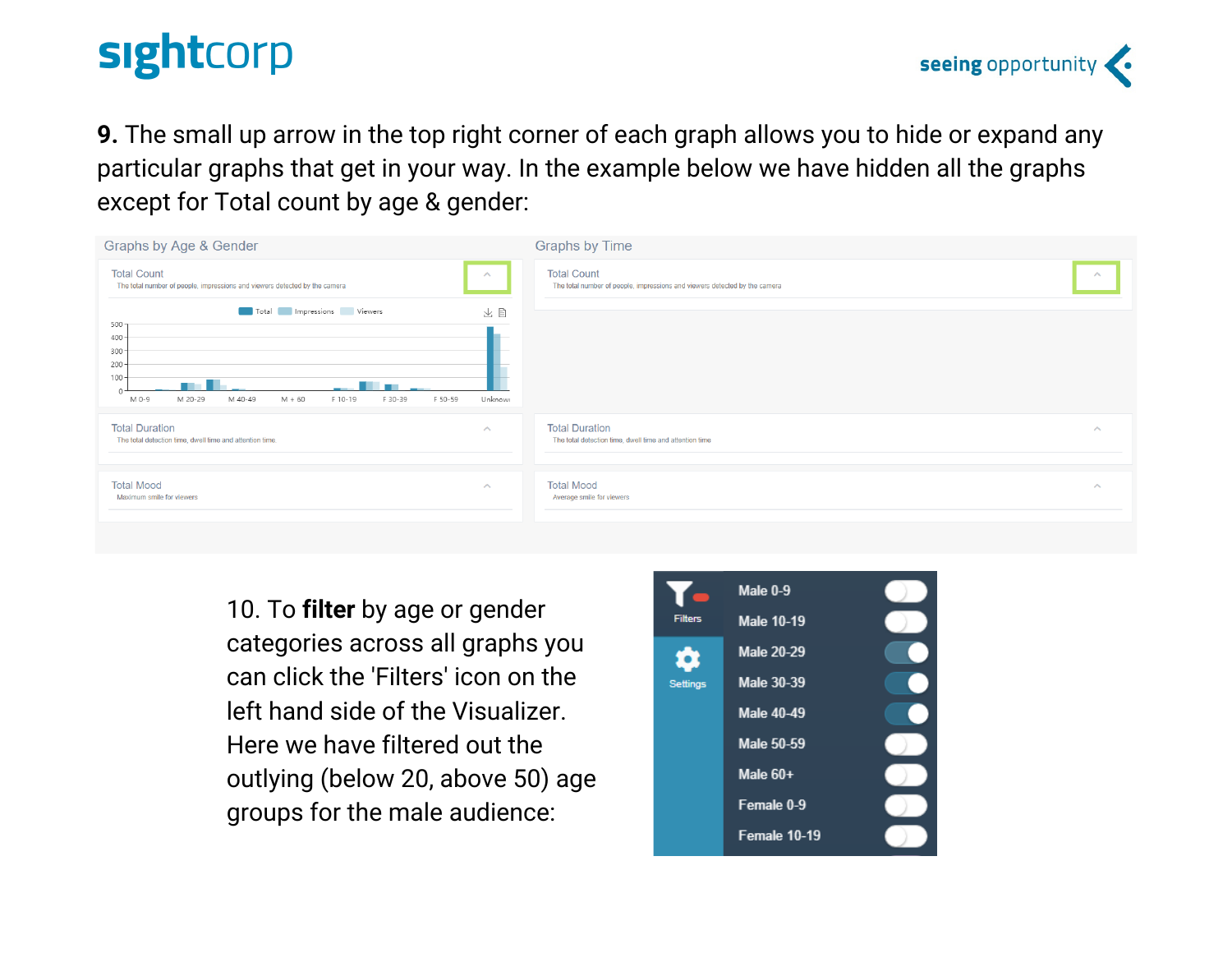





#### **Q**: "I have started Toolkit Visualiser but nothing is being plotted."



**A**: If you see a notification in the top right corner, go to the **Toolkit** and make sure the port numbers set up in the 'Output' tab match the settings in the Visualizer: